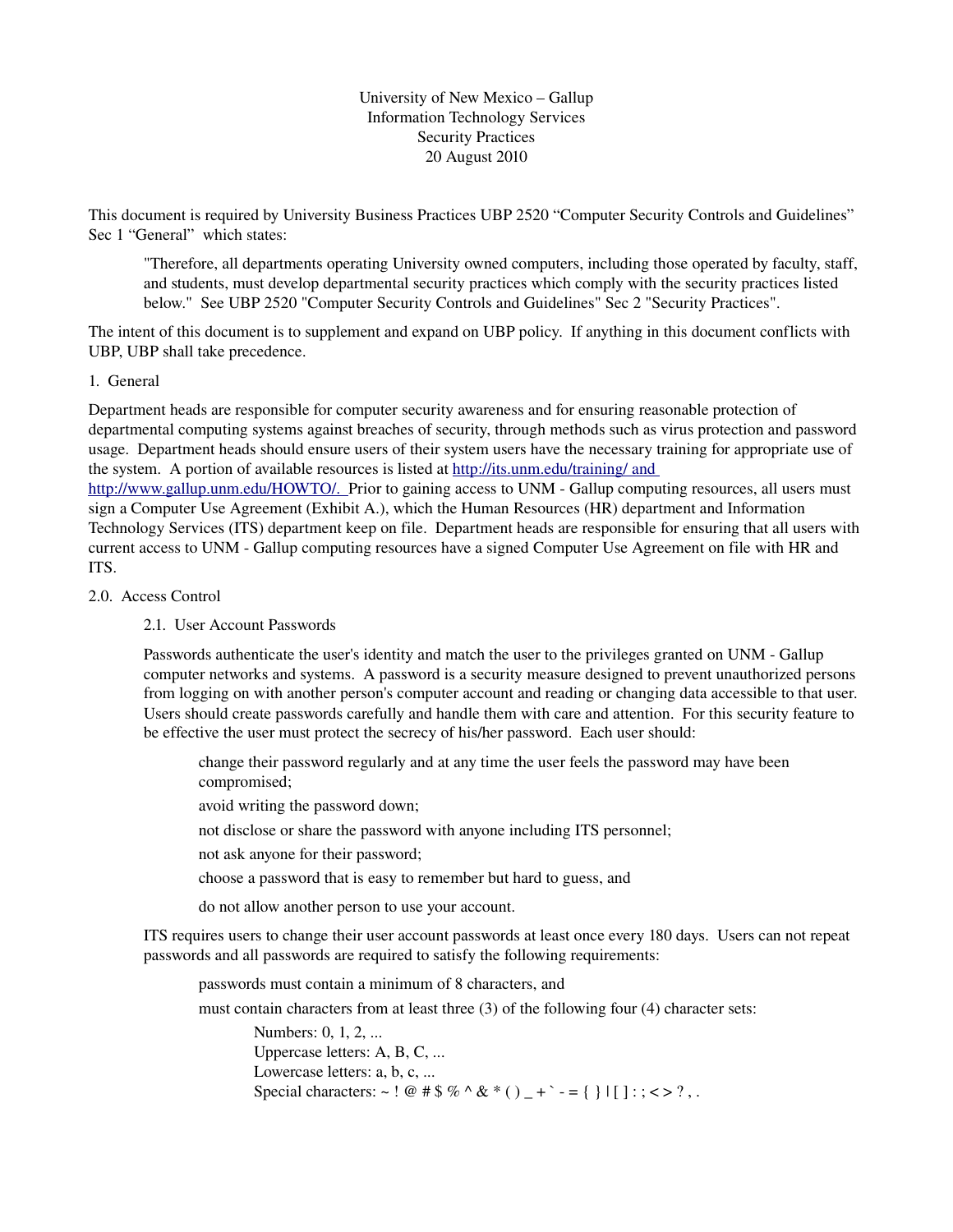#### 2.2. Administrative Account Passwords

Due the the special nature of administrative computer accounts; ITS will ensure that all administrative account passwords are changed at lease every 90 days. See section 2.1 "User Account Passwords" for additional information about individual user responsibilities and password requirements.

## 2.3. User Account Access

User accounts shall grant access to computers, systems, networks, and data based on the role of the user. ITS personnel shall modify user access accordingly within 48 hours of being notified of a users change in role. In the event of separation from UNM employment or affiliation, the user account will be deleted within 48 hours of notification by HR. In the event of account deletion, all user data stored on UNM - Gallup storage and email servers will be archived for a period of 6 months unless otherwise notified by UNM - Gallup or UNM administration.

## 2.4. User Account Locking

As the first level of intervention, and to protect the UNM's computer systems and resources, as well as personal and administrative data, ITS will lock UNM Gallup user accounts for the following reasons:

compromised or stolen account compromised password misuse/abuse of system or network resources (third event) harassment violations of UNM Gallup's Acceptable Computer Use policy BSA or manager/supervisor request department/organization account violations attempts to defeat IT security multiple or varied off-site logins delinquent pay-for-use accounts post-reinstatement violations

ITS reserves the right to lock UNM Gallup computer accounts, and to require violators undergo education and training on the proper use of their accounts. In addition, ITS will provide violators with a copy of UNM Gallup's Acceptable Computer Use policy in either electronic or hard copy form. Certain locking violations could also result in disciplinary action by the University or in criminal prosecution.

## 2.5. Password Protection For Unattended Computers

It is the responsibility of each computer user to ensure that they do not leave a computer accessible to others while unattended. If the user is through using the computers they should log off. If they are not through, they should "lock the computer" to prevent unauthorized access in their absence. The locking process should require the use of their user account password to gain access.

ITS will force all nonshared computers to lock after 1 hour of inactivity and will force a log off for all shared computers after 10 minutes of inactivity.

#### 2.6. Access to and Protection of Information

Each user of UNM data must take appropriate measures to ensure privacy and confidentiality of data in accordance with applicable laws and policies such as but, not limited to:

[UNM Student Records Policy](http://www.unm.edu/~sac/policies.html#studentrecords)  Family Educational Rights and Privacy Act of 1974 [Department of Health and Human Services,](http://www.os.dhhs.gov/ocr/hipaa/) Health Information Privacy, UNM Policy 7200, "Cash Management", UNM Policy 2040, "Identity Theft Prevention Program",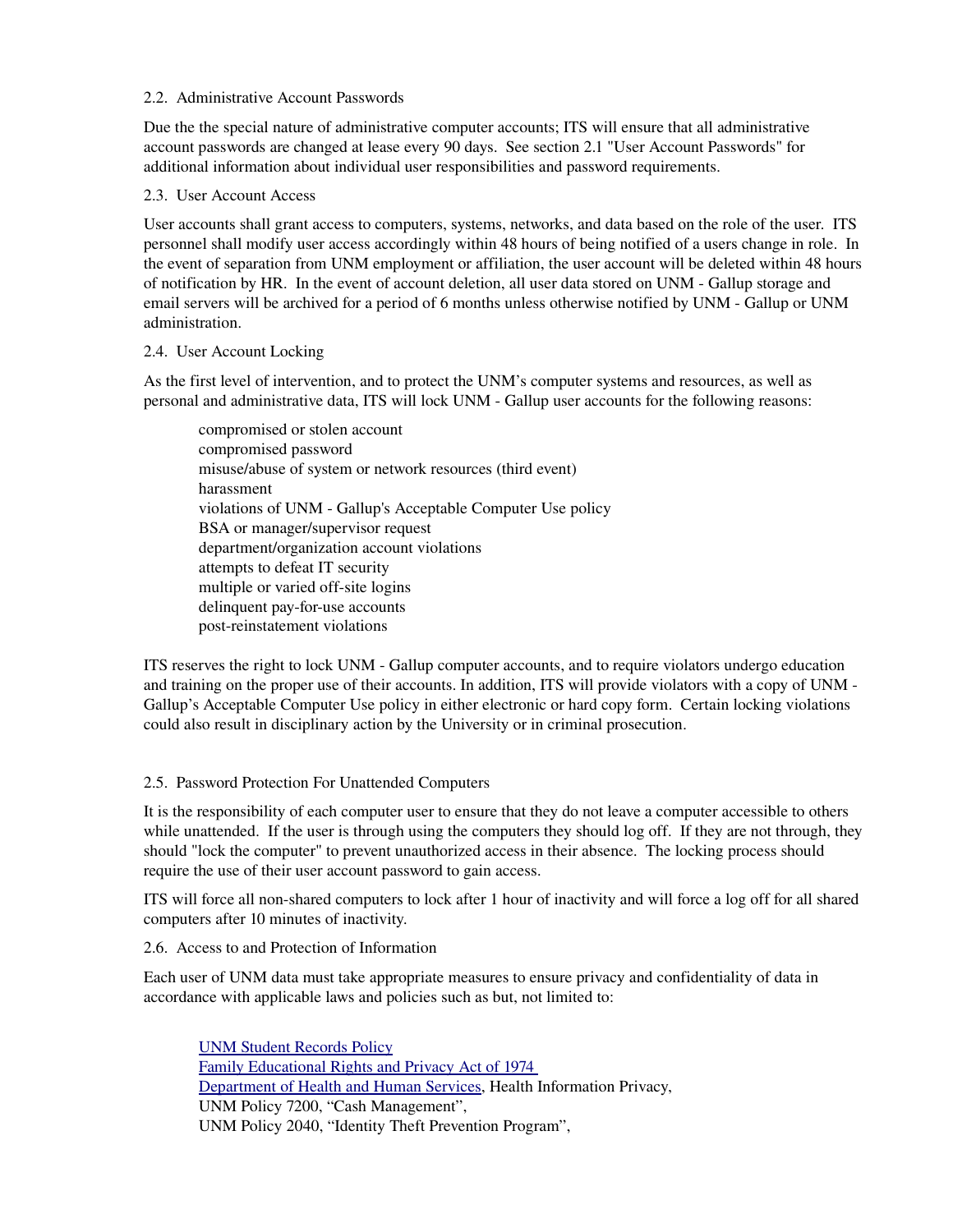UNM Policy 2030, "Social Security Numbers", UNM Policy 7215, "Credit Card Processing", UNM Policy 4610, "Acquisition and Disposition of UNM Surplus Equipment", New Mexico Inspection of Public Records Act, and University policies found in the [Regents Policy Manual,](http://www.unm.edu/~brpm) in the [Faculty Handbook,](http://www.unm.edu/~handbook/) Student [Pathfinder,](http://www.unm.edu/~pathfind/) the University Business Policies and Procedures Manual, and all UNM - Gallup data handling policies and standards and procedures.

It is the responsibility of each user of UNM data to ensure that data in their position is properly handled when stored or in transit by the use of appropriate security measures for example password protection, encrypted or both. See the UNM Data Classification Standard

<http://cio.unm.edu/standards/DataClassificationStandard041608.pdf>

## 2.7. Virus Protection

Virus detection and elimination software is essential to protect University data and systems. All UNM owned computers shall have approved virus protection software installed and working at all times. It is the responsibility of all users to inform IT Services if they have reason to believe that the system they are using does not have approved anti-virus software installed or that they believe the software is not functioning properly or has not been recently updated.

It is the responsibility of UNM - Gallup IT Services to provide and install working anti-virus software on any UNM - Gallup computer they are aware of that does not satisfy the above anti-virus software requirement.

## 2.8. System Backups

Data backup is one of the primary methods ensuring that UNM - Gallup operational data is preserved in the event of a disaster, equipment failure of human error. It is the responsibility of each individual computer user to ensure that their electronic operational data is preserved by copying that data to the networked storage server provided by ITS. This data must be copied frequently enough to ensure minimal data loss in the event of a problem on their system.

It is the responsibility of ITS to ensure that all servers including storage servers are backed up on a regular basis and to ensure minimal data loss in the event of a problem with the server.

It is the responsibility of ITS to implement and maintain the systems and communications paths necessary to execute UNM - Gallup procedures for off-site storage of electronic operational data and for Disaster recovery.

#### 2.9. Security Violations

Users shall not:

attempt to defeat or circumvent any security measures, controls, accounts, or record-keeping systems;

use computing services to gain unauthorized access to UNM's or anyone else's computing services;

intentionally alter, misappropriate, dismantle, disfiguring, disable or destroy any computing information and/or services;

knowingly distribute or launch computer viruses, worms, Trojans, or other rogue programs, or

physically or electrically attach any additional device (such as a printer, modem, wireless access point, or video system) to a University communications device, or network connection without specific pre-authorization.

#### 2.10. Security Violation Handling

Department heads should detect and correct any noncompliance with this and other University, including UNM - Gallup, computer policies or practices. If they detect serious security violations they should report their findings to UNM Gallup Police. All investigations should follow proper investigative procedures to ensure confidentiality and due process. Any employee who detects or suspects noncompliance should report such conduct to the department head. Misconduct should be reported in accordance with "Reporting"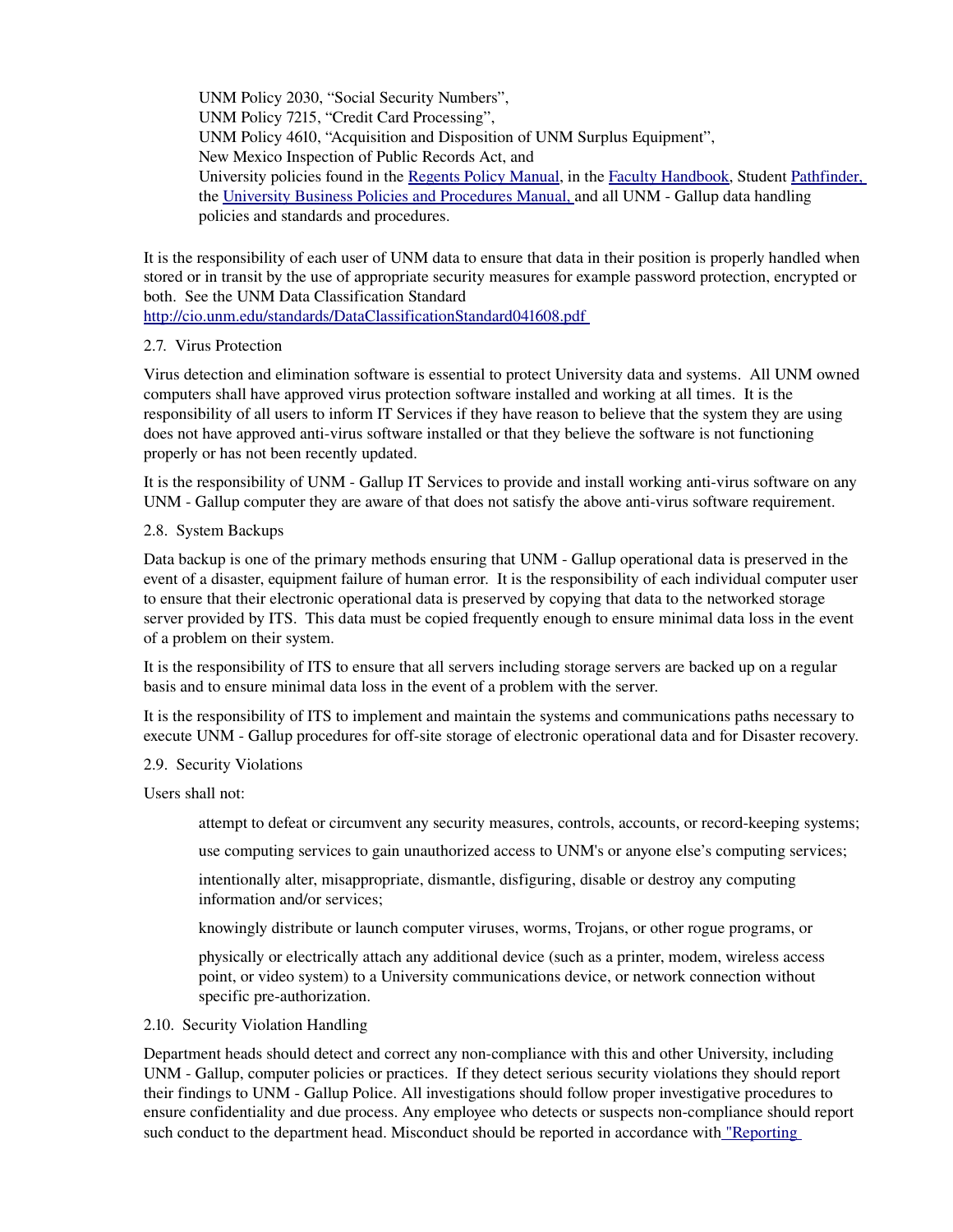## Misconduct and Retaliation" Policy 2200, UBP.

#### 3.0 Sanctions

Use of University, including UNM Gallup, computing services in violation of applicable laws or University policy or practices may result in sanctions, including withdrawal of use privilege such as detaching from the network; disciplinary action, up to and including, expulsion from the University or discharge from a position; and legal prosecution under applicable federal and/or state law.

## 4. Attachments

Exhibit A. - UNM - Gallup Computer Use Access Agreement